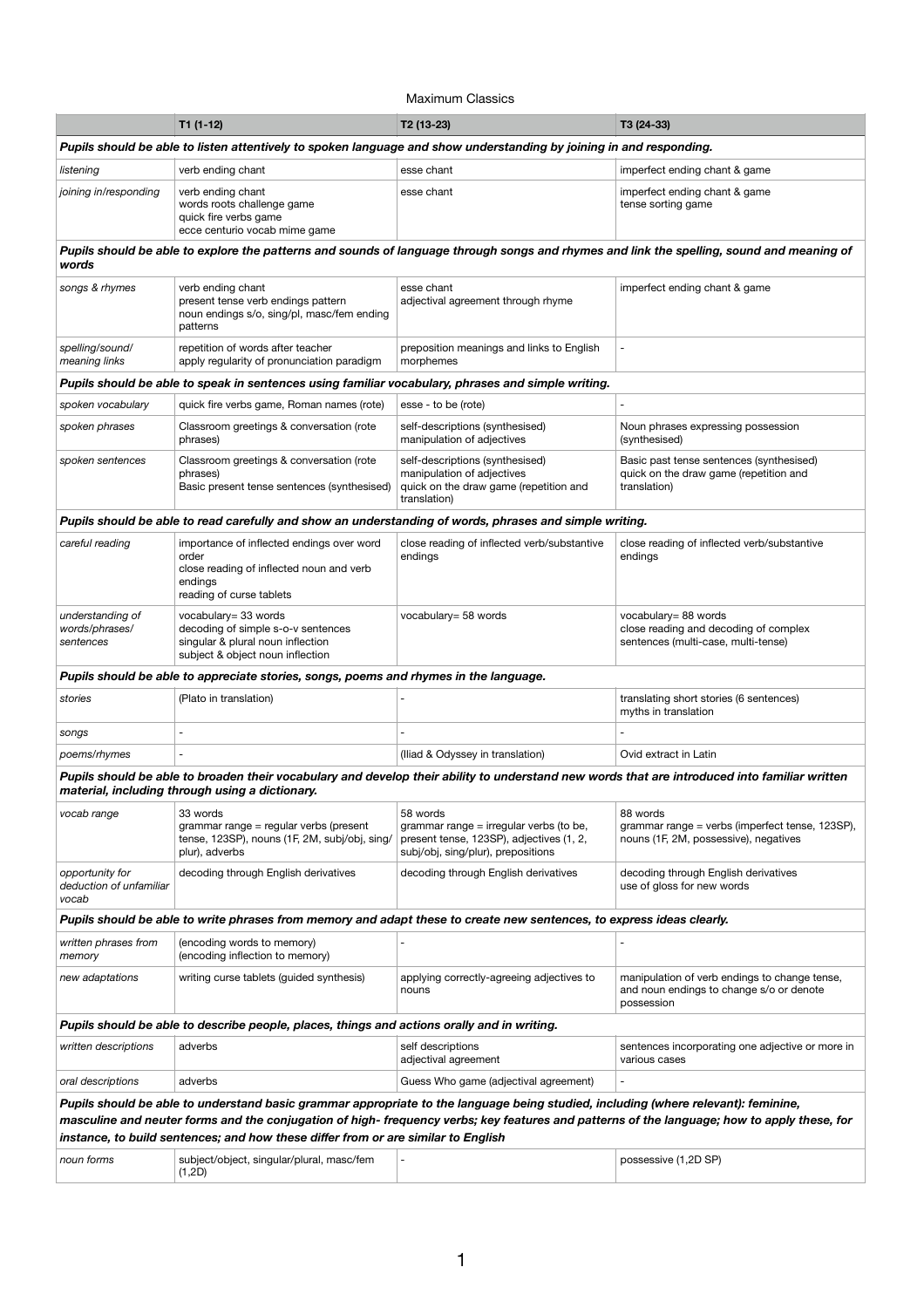|                    | $T1(1-12)$                                           | $T2(13-23)$                                       | T3 (24-33)      |
|--------------------|------------------------------------------------------|---------------------------------------------------|-----------------|
| verb conjugation   | regular verbs<br>present tense 123SP<br>(imperative) | irregular verbs (esse)                            | imperfect 123SP |
| sentence building  | word order                                           |                                                   | conjunctions    |
| other word classes | adverbs                                              | adjectives & adjectival agreement<br>prepositions | negatives       |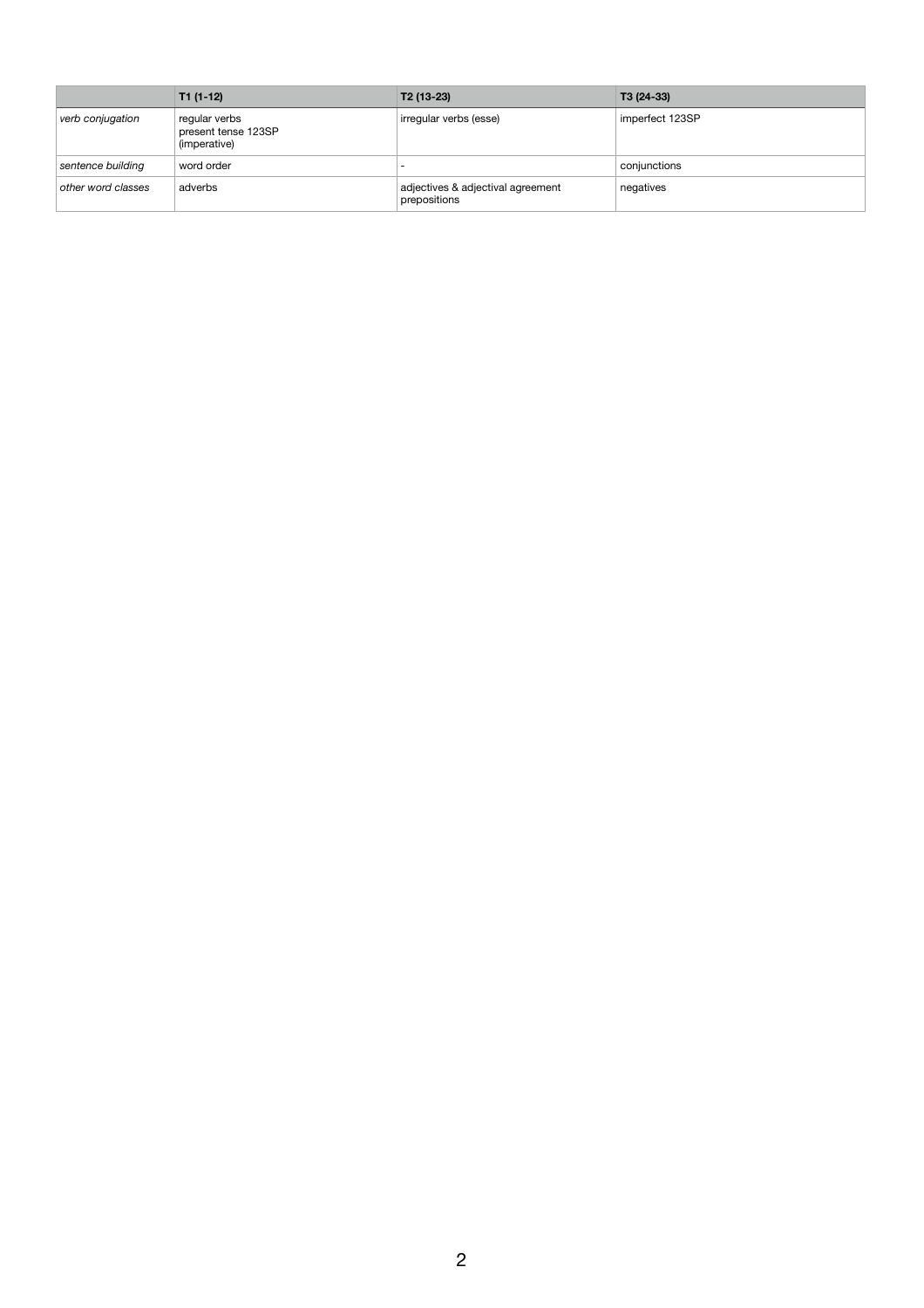#### Hands Up PLC

*Pupils should be able to listen attentively to spoken language and show understanding by joining in and responding.*

This can be done by asking questions in English about a Latin story - "who is in the street"? (answer in Latin or in English), "what does Silvia say?". Classroom commands and greetings can be used in lessons (see Chapter 2).

#### *Pupils should be able to explore the patterns and sounds of language through songs and rhymes and link the spelling, sound and meaning of words*

Latin happily has a relatively straightforward pronunciation, with few exceptions to its rules. Use of the audio feature, getting pupils to repeat after the narrator, then allow them to read out sentences themselves, acting out stories together, etc.

*Pupils should be able to speak in sentences using familiar vocabulary, phrases and simple writing.*

Only basic language structures need be used. Question and answers about the story in Latin: "quis est in via?" - "pistor est in via".

*Pupils should be able to read carefully and show an understanding of words, phrases and simple writing.*

*Pupils should be able to appreciate stories, songs, poems and rhymes in the language.*

stories **language learning is built round stories** 

*Pupils should be able to broaden their vocabulary and develop their ability to understand new words that are introduced into familiar written material, including through using a dictionary.*

The built-in dictionary can be used to expand pupils' vocabulary; no translations are displayed without the Latin word being clicked on, to encourage the natural acquisition of vocabulary through looking at its context.

*Pupils should be able to write phrases from memory and adapt these to create new sentences, to express ideas clearly.*

The repetition of similar sentence patterns should embed phrases naturally in the pupils' memory. Should you feel they need more scaffolding and would benefit from learning phrases by heart the "practice sentences" for each chapter can be used. Activities creating new sentences are frequently one of the language activities for download.

*Pupils should be able to describe people, places, things and actions orally and in writing.*

Downloadable worksheets for most of the chapters address this skill, which can be used as a template for further exercises.

*Pupils should be able to understand basic grammar appropriate to the language being studied, including (where relevant): feminine, masculine and neuter forms and the conjugation of high- frequency verbs; key features and patterns of the language; how to apply these, for instance, to build sentences; and how these differ from or are similar to English* 

The **understanding** of basic grammar does not necessitate a fluency with the linguistic vocabulary to describe these forms (i.e. 'neuter' or 'conjugation') - the understanding of such forms is built up and tested by pupils' ability to interpret them in a Latin text. If you wish to use the terminology to describe the linguistic topics covered in the course, the Teacher's Guide gives guidance on how to do this in each chapter. The **application** of students' understanding is developed and tested through reading (without understanding the difference between nominative and accusative, they would not be able to understand a passage), as well as language activities that ask them to complete sentences, choose a correct form etc. There is no need to add any further material to meet this objective, though the approach taken to pupils' linguistic development will differ per teacher.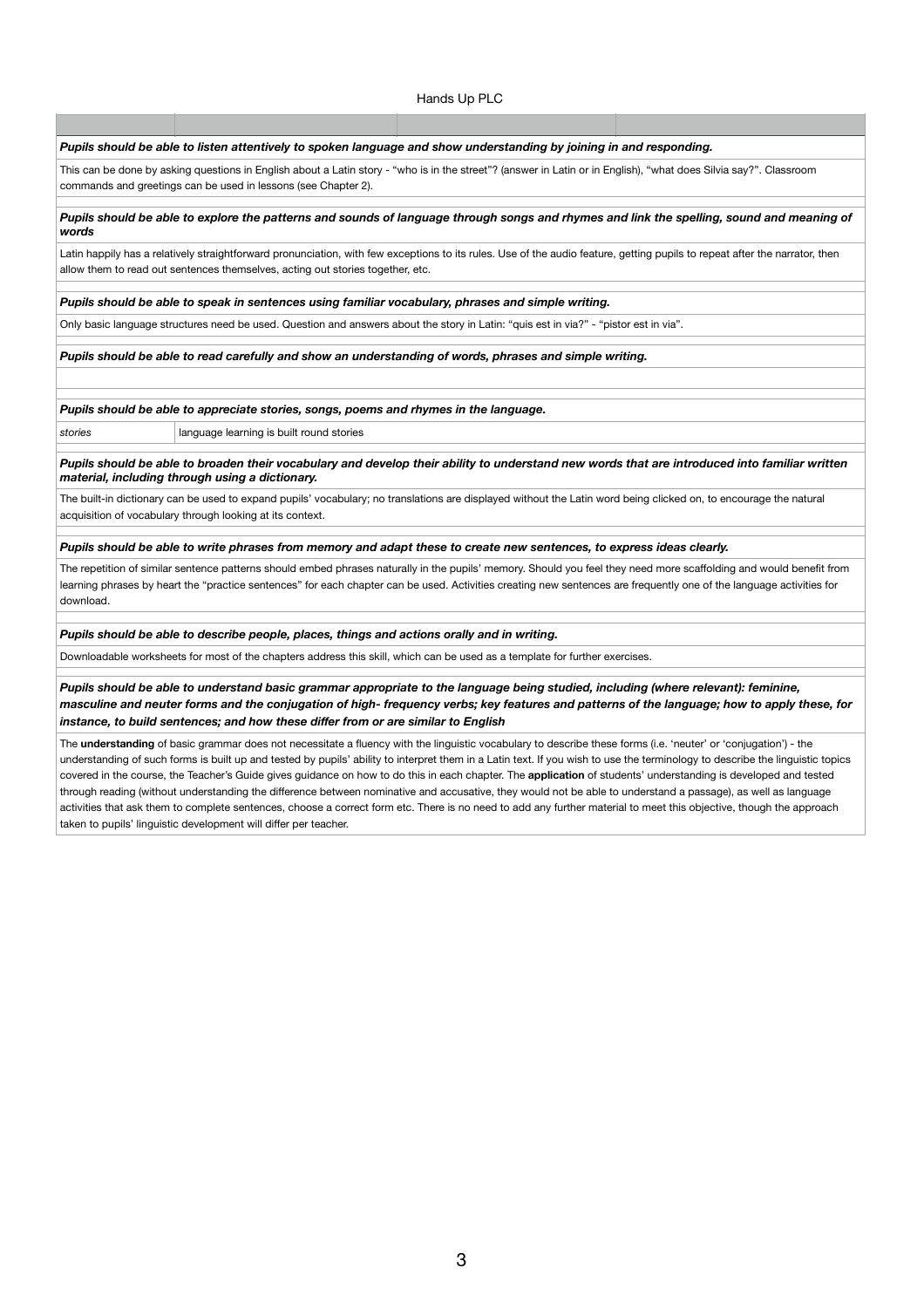Minimus

|                                                                                                                                                                                                  | Pupils should be able to listen attentively to spoken language and show understanding by joining in and responding.                                                                                                                                                                                                                                                    |  |  |  |  |  |
|--------------------------------------------------------------------------------------------------------------------------------------------------------------------------------------------------|------------------------------------------------------------------------------------------------------------------------------------------------------------------------------------------------------------------------------------------------------------------------------------------------------------------------------------------------------------------------|--|--|--|--|--|
| listening                                                                                                                                                                                        | audio files available on CD                                                                                                                                                                                                                                                                                                                                            |  |  |  |  |  |
| joining in/responding                                                                                                                                                                            | games and exercises encourage modelled spoken language                                                                                                                                                                                                                                                                                                                 |  |  |  |  |  |
| Pupils should be able to explore the patterns and sounds of language through songs and rhymes and link the spelling, sound and meaning of<br>words                                               |                                                                                                                                                                                                                                                                                                                                                                        |  |  |  |  |  |
|                                                                                                                                                                                                  | songs with familiar tunes on website<br>meaning of words linked with English through Word Roots sections                                                                                                                                                                                                                                                               |  |  |  |  |  |
|                                                                                                                                                                                                  | Pupils should be able to speak in sentences using familiar vocabulary, phrases and simple writing.                                                                                                                                                                                                                                                                     |  |  |  |  |  |
|                                                                                                                                                                                                  | Audio files model language<br>Cartoon format of narrative encourages acting out loud of words<br>Worksheets promote simple writing skills<br>Narrative enables learning of phrases, descriptions, questions and responses                                                                                                                                              |  |  |  |  |  |
|                                                                                                                                                                                                  | Pupils should be able to read carefully and show an understanding of words, phrases and simple writing.                                                                                                                                                                                                                                                                |  |  |  |  |  |
|                                                                                                                                                                                                  | Focus on various aspects of inflected language encourages close reading for grammatical meaning<br>Repetition of phrases encourages understanding                                                                                                                                                                                                                      |  |  |  |  |  |
| Pupils should be able to appreciate stories, songs, poems and rhymes in the language.                                                                                                            |                                                                                                                                                                                                                                                                                                                                                                        |  |  |  |  |  |
| stories                                                                                                                                                                                          | (myths in translation)<br>The language learning is built round the central narrative                                                                                                                                                                                                                                                                                   |  |  |  |  |  |
| songs                                                                                                                                                                                            | Artifactual evidence is used to illustrate language                                                                                                                                                                                                                                                                                                                    |  |  |  |  |  |
| poems/rhymes                                                                                                                                                                                     | songs with familiar tunes on website                                                                                                                                                                                                                                                                                                                                   |  |  |  |  |  |
| Pupils should be able to broaden their vocabulary and develop their ability to understand new words that are introduced into familiar written<br>material, including through using a dictionary. |                                                                                                                                                                                                                                                                                                                                                                        |  |  |  |  |  |
| vocab range                                                                                                                                                                                      | >450 (M & MS)                                                                                                                                                                                                                                                                                                                                                          |  |  |  |  |  |
| opportunity for<br>deduction of unfamiliar<br>vocab                                                                                                                                              | Actively encourages student deduction through reading of stories, with new vocab glossed once at point of introduction                                                                                                                                                                                                                                                 |  |  |  |  |  |
|                                                                                                                                                                                                  | Pupils should be able to write phrases from memory and adapt these to create new sentences, to express ideas clearly.                                                                                                                                                                                                                                                  |  |  |  |  |  |
|                                                                                                                                                                                                  | structured by worksheets                                                                                                                                                                                                                                                                                                                                               |  |  |  |  |  |
|                                                                                                                                                                                                  | Pupils should be able to describe people, places, things and actions orally and in writing.                                                                                                                                                                                                                                                                            |  |  |  |  |  |
|                                                                                                                                                                                                  | structured by worksheets                                                                                                                                                                                                                                                                                                                                               |  |  |  |  |  |
|                                                                                                                                                                                                  | Pupils should be able to understand basic grammar appropriate to the language being studied, including (where relevant): feminine, masculine<br>and neuter forms and the conjugation of high- frequency verbs; key features and patterns of the language; how to apply these, for instance, to<br>build sentences; and how these differ from or are similar to English |  |  |  |  |  |
|                                                                                                                                                                                                  | subject/object, singular/plural, masc/fem/neut (1,2, 3D)<br>esse (present tense 123 SP)<br>adjectives & adjectival agreement<br>adverbs<br>prepositions<br>exclamations<br>conjunctions<br>interrogatives<br>imperatives<br>impersonal verbs (MS)<br>infinitive (MS)<br>pronouns (MS)<br>compound verbs (MS)<br>past participles (MS)                                  |  |  |  |  |  |